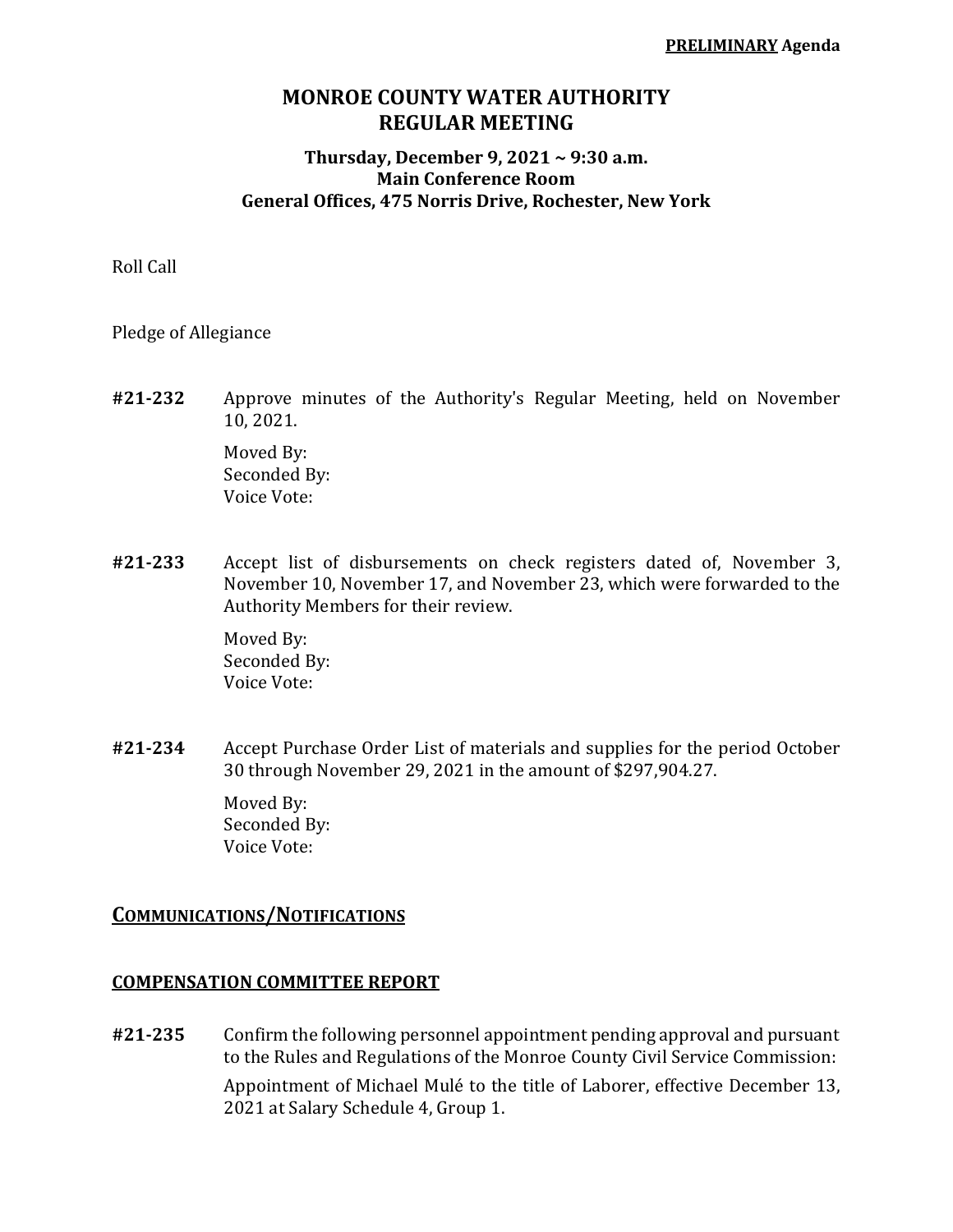Moved By: Seconded By: Roll Call Vote:

**#21-236** Confirm the following personnel appointment pending approval and pursuant to the Rules and Regulations of the Monroe County Civil Service Commission:

> Appointment of Jacob Sherman to the title of Laborer, effective December 27, 2021 at Salary Schedule 4, Group 1.

Moved By: Seconded By: Roll Call Vote:

**#21-237** Confirm the following personnel appointment pending approval and pursuant to the Rules and Regulations of the Monroe County Civil Service Commission:

> Appointment of Jordan Vacca to the title of Laborer, effective January 3, 2022 at Salary Schedule 4, Group 1.

Moved By: Seconded By: Roll Call Vote:

**#21-238** Authorize the purchase of **various parts and supplies**, as needed for maintenance and repair of the Authority's John Deere backhoes and loaders throughout 2022 from **Five Star Equipment** for an estimated annual amount of \$20,000. Five Star Equipment is the sole source for John Deere parts for Monroe County.

> Moved By: Seconded By: Roll Call Vote:

**#21-239** Authorize the purchase of **various parts and supplies**, as needed for maintenance and repair of the Authority's Caterpillar backhoes and loaders throughout 2022 from **Milton Cat** for an estimated annual amount of \$30,000. Milton Cat s the authorized Caterpillar dealer for upstate and western New York.

> Moved By: Seconded By: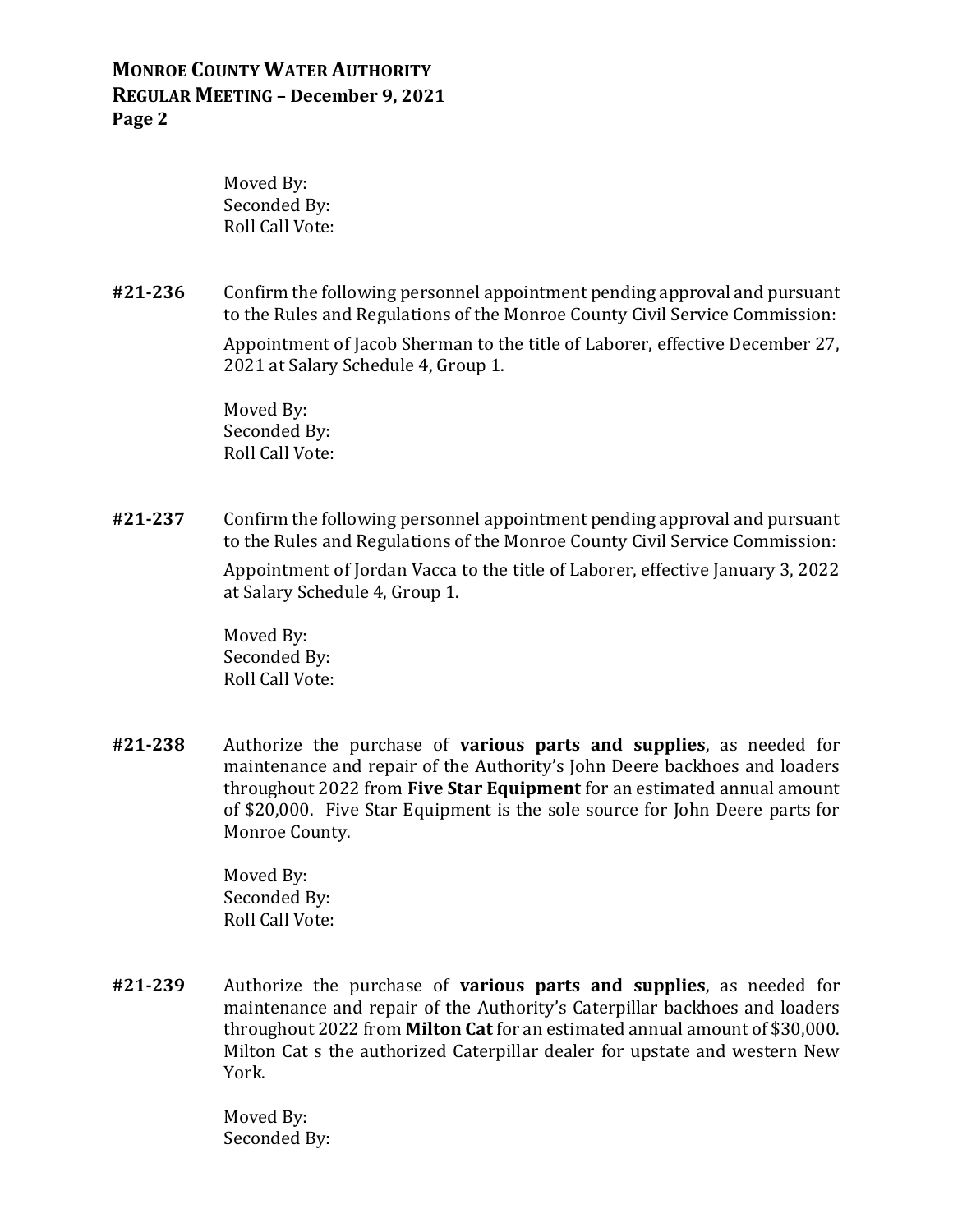Roll Call Vote:

**#21-240** Authorize the purchase of **various parts and supplies**, as needed for maintenance and repair of the Authority's dump trucks and crew trucks throughout 2022 from **Kenworth Group** for an estimated annual amount of \$65,000. Kenworth Group is the authorized dealer for upstate New York.

> Moved By: Seconded By: Roll Call Vote:

**#21-241** Authorize a unit price contract for **Repair Clamps**, purchased as needed from low responsive, responsible bidder, **T. Mina Supply East, Inc.,** in the bid amount of \$62,398.57 for an initial one year term, renewable for up to four additional one year terms upon mutual consent. The bid amount is based upon estimated quantities.

> Moved By: Seconded By: Roll Call Vote:

**#21-242** Authorize a unit price contract for **Tapping Sleeves** from low responsive, responsible bidder, **T. Mina Supply East, Inc.,** in the bid amount of \$42,543.27 for an initial one year term, renewable for up to four additional one year terms upon mutual consent. The bid amount is based upon estimated quantities.

> Moved By: Seconded By: Roll Call Vote:

**#21-243** Authorize a Blanket Purchase Order for the purchase of **various electrical materials and equipment** for maintenance and repair of the Authority's equipment and facilities, to be ordered as needed from **Graybar Electrical Supply** for an estimated total cost up to \$50,000 for the term January 1 through December 31, 2022.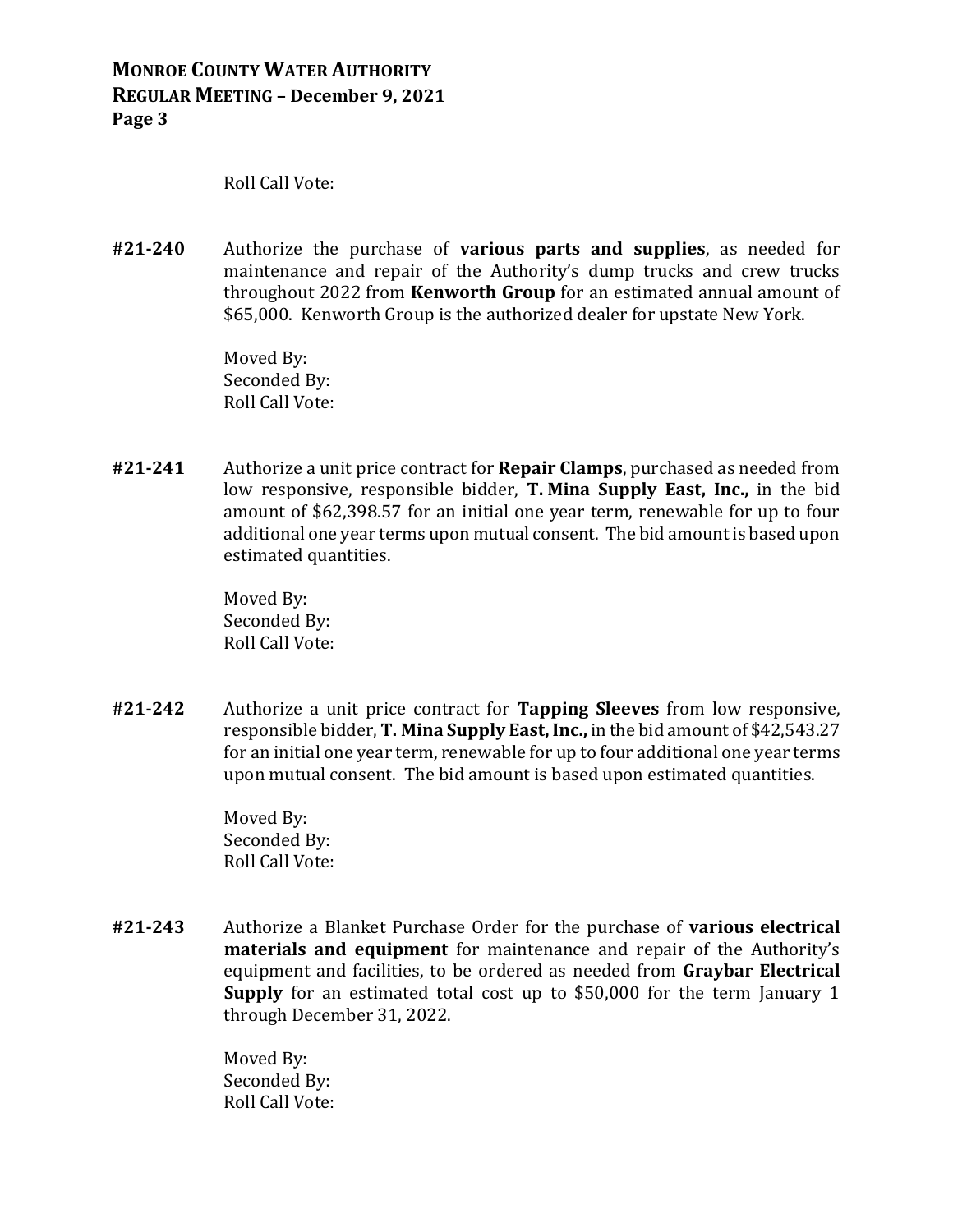**#21-244** Authorize a Blanket Purchase Order for the purchase of **various electrical materials and equipment** for maintenance and repair of the Authority's equipment and facilities, to be ordered as needed from **Kovalsky-Carr Electrical Supply Company, Inc.**, for an estimated total cost up to \$50,000 for the term January 1 through December 31, 2022.

> Moved By: Seconded By: Roll Call Vote:

**#21-245** Authorize the purchase of **Allen-Bradley® Programmable Logic Controllers** and ancillary equipment such as network interface cards, power supplies, input/output cards, cabling and displays from **Horizon Solutions, LLC** through December 31, 2022 for an estimated total up to \$80,000.

> Moved By: Seconded By: Roll Call Vote:

**#21-246** Authorize a Blanket Purchase Order for the purchase of **various electrical materials and equipment** for maintenance and repair of the Authority's equipment and facilities, to be ordered as needed from **Horizon Solutions, LLC** for an estimated total cost up to \$50,000 for the term January 1 through December 31, 2022.

> Moved By: Seconded By: Roll Call Vote:

**#21-247** Authorize a Blanket Purchase Order for the purchase of **emergency generator repair parts, services, and diagnostic software** for the Authority's Cummins-Onan generators, to be ordered as needed from **Cummins Inc. Sales and Service** for an estimated total cost up to \$25,000 for the term January 1 through December 31, 2022.

> Moved By: Seconded By: Roll Call Vote:

**#21-248** WHEREAS, the Monroe County Water Authority (the "Authority") has studied whether it should now standardize on Rotork ("Rotork") electric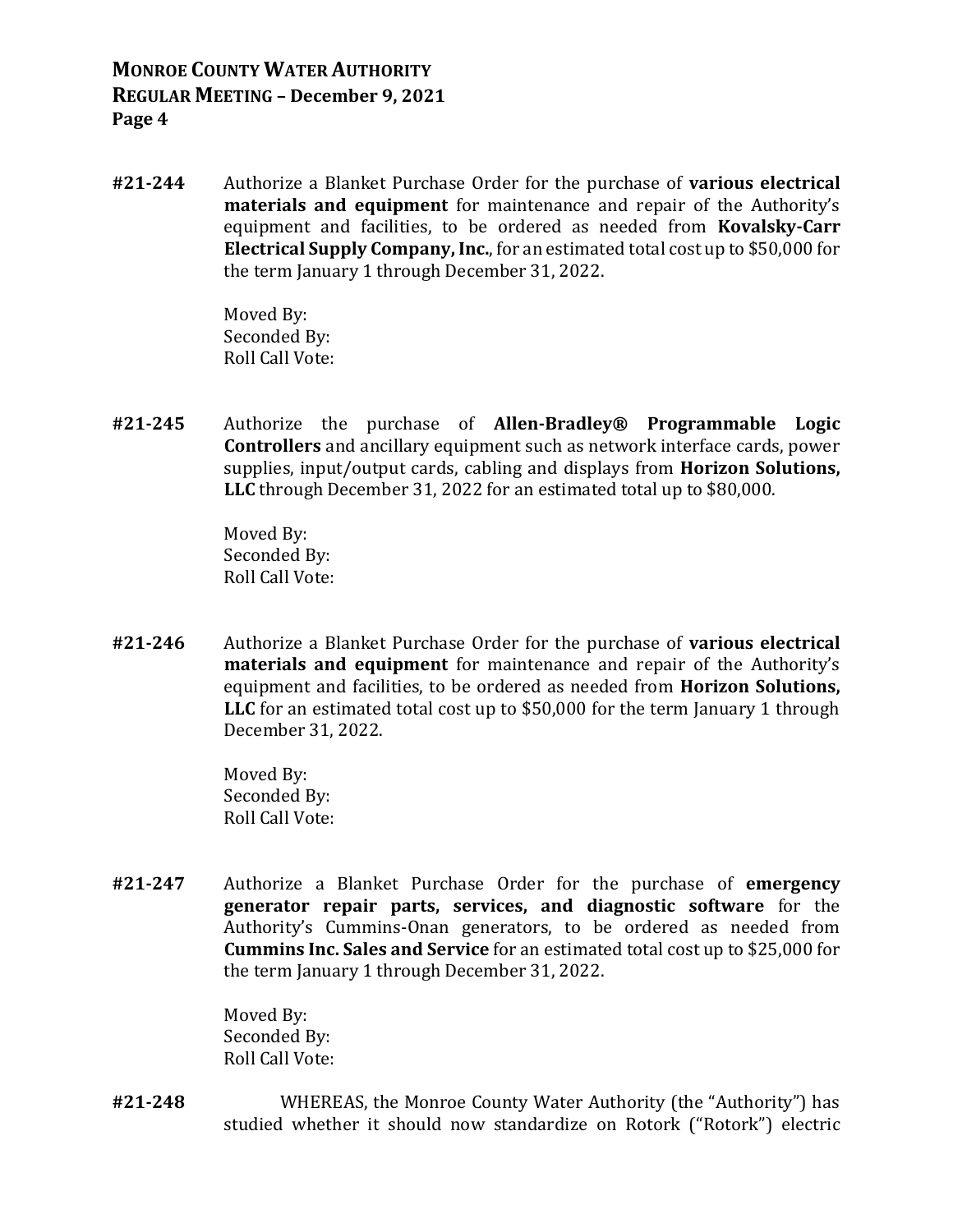actuators in order to maintain the efficiency, compatibility, and reliability of the valve operation on the Authority's treatment process, transmission, and distribution systems primarily located at the Authority's Shoremont, Webster, and Corfu Water Treatment Plants; and at booster pumping stations, storage tanks, reservoirs, and control valve vaults, and

WHEREAS, the Production and Transmission Department staff has found this equipment to be significantly more robust, durable, and reliable than other manufacturers' equipment, and

WHEREAS, the Authority currently has other compatible equipment that will result in smaller parts inventory, and

WHEREAS, the operations and maintenance staff are trained in the installation, configuration, operation, and maintenance of this equipment, and

WHEREAS, upon the recommendation of the Authority's Production and Transmission Department, the Authority has determined that Rotork electric actuators are the most efficient and economic equipment currently available for the Authority's treatment process, transmission, and distribution systems valves.

NOW, THEREFORE, BE IT RESOLVED that:

- 1. In order to provide for the most efficient and economic source of electric actuators and for the reasons stated above, all purchases or procurements by the Authority of electric actuators, specifically for the Authority's treatment process, transmission, and distribution systems valves located at the Shoremont, Webster, and Corfu Water Treatment Plants; booster pumping stations, storage tanks, reservoirs, and control valve vaults, and any ancillary equipment must be Rotork.
- 2. The Members and staff of the Authority are hereby authorized and directed for and on behalf of the Authority and in its name to do all acts and things required or as may be necessary, or in the opinion of the officer so acting, desirable and proper to effect the purposes of the foregoing resolutions and to cause compliance by the Authority with all of the provisions of the foregoing resolutions.

Moved By: Seconded By: Roll Call Vote:

**#21-249** WHEREAS, the New York State Department of Transportation proposes the construction, reconstruction, or improvement of **NY-104 from Basket Road to Furnace Road, Pavement Rehabilitation, Towns of Webster and Ontario,**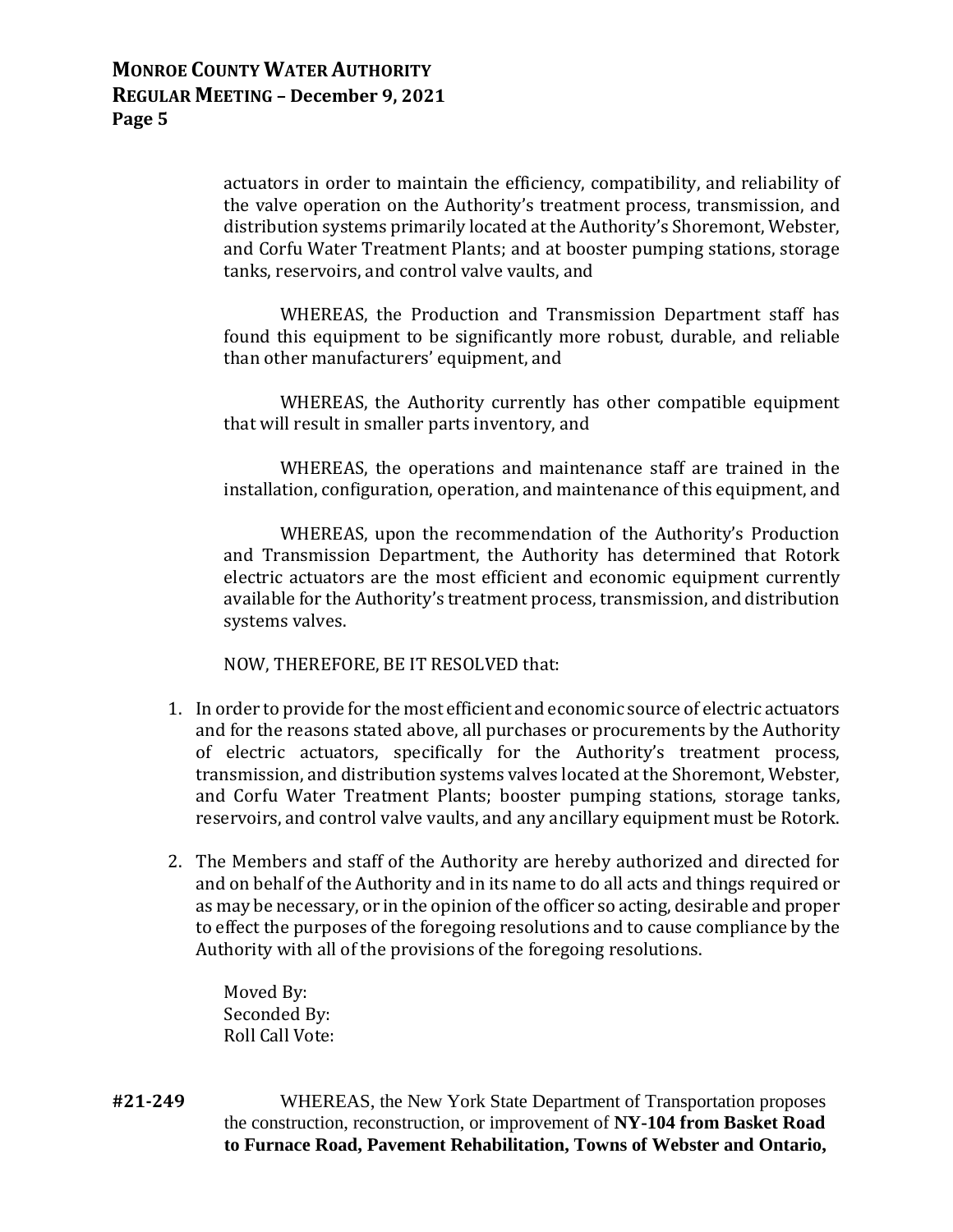#### **Monroe and Wayne Counties, P.I.N. 4104.85**, and

WHEREAS, the State will include as part of the construction, reconstruction, or improvement of the above mentioned project, **1 water valve box elevation, and verification of location or relocation of approximately 1 water main**, pursuant to Section 10, Subdivision 24, of the State Highway Law, as shown on the contract plans and Utility Special Note relating to the project and meeting the requirements of the owner, and

WHEREAS, the service life of the relocated and/or replaced utilities has not been extended, and

WHEREAS, the State will provide for the reconstruction of the above mentioned work, as shown on the contract plans and Utility Special Notes, relating to the above mentioned project.

NOW, THEREFORE,

BE IT RESOLVED: That the **Monroe County Water Authority**  approves of the adjustment to water line valve boxes and the above mentioned work performed on the project and shown on the contract plans relating to the project and that the **Monroe County Water Authority** will maintain or cause to be maintained the adjusted facilities performed as above stated and as shown on the contract plans.

BE IT FURTHER RESOLVED that the **Executive Director** has the authority to sign, with the concurrence of the **Monroe County Water Authority Board of Directors**, any and all documentation that may become necessary as a result of this project as it relates to the **Monroe County Water Authority**, and

BE IT FURTHER RESOLVED: That the **Monroe County Water Authority** is hereby directed to transmit five (5) certified copies of the foregoing resolution to the New York State Department of Transportation.

Moved By: Seconded By: Roll Call Vote:

**#21-250** Authorize the award of a unit price contract for the River Meadow Drive and Hazel Street Water Main Replacement Project contract to the low responsive, responsible bidder, Randsco Pipeline, Inc. in the bid amount of \$771,675.

> Moved By: Seconded By: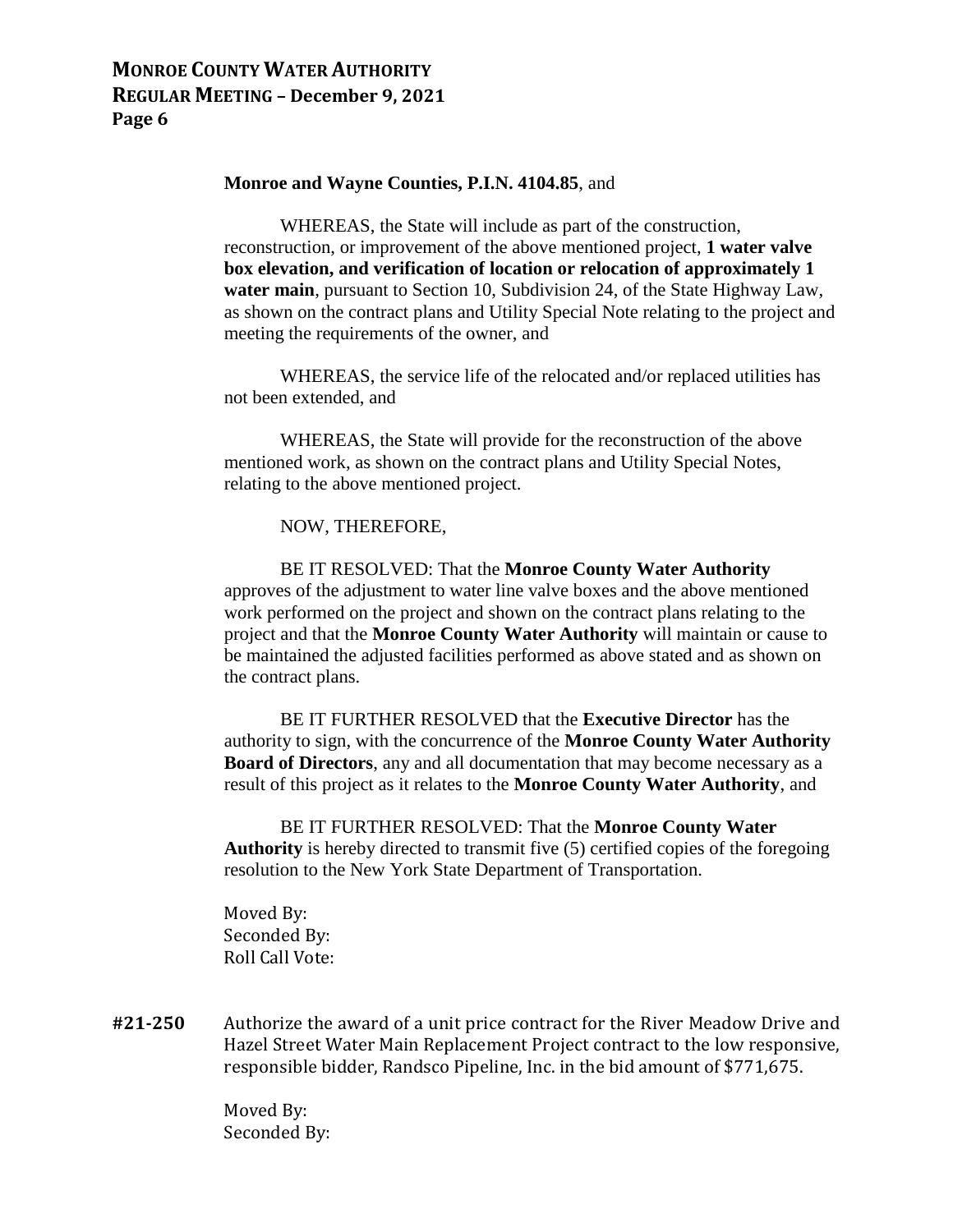Roll Call Vote:

**#21-251** Authorize the use of **New York State OGS Contract**, **Group #73600**, **Award #22802, Lot 1, Contract #PM20800**, for the purchase of a one-year **Cisco Smartnet Maintenance and Support Agreement** from **Aspire Technology Partners** for an estimated total cost of \$35,775.00.

> Moved By: Seconded By: Roll Call Vote:

**#21-252** Authorize the as-needed use of **New York State OGS Contract, Group #73600, Award #22802 – Information Technology Umbrella Contract**, and **NYS OGS Aggregate Hardware Buy 20-01, PM20820** for the procurement of various Laptop and Desktop computers and other related equipment and supplies throughout year 2022 for an estimated total cost of \$250,000.

> Moved By: Seconded By: Roll Call Vote:

**#21-253** Authorize the purchase of **Office Supplies** to be ordered as needed from **W.B. Mason Co., Inc.** for an estimated amount of \$30,000 utilizing the City of Rochester Contract #504270/133520, through the contract period ending November 30, 2022.

> Moved By: Seconded By: Roll Call Vote

**#21-254 RESOLVED:** That the Authority **hereby ratifies and confirms in every respect the change in the Authority's** *Rules for the Sale of Water and the Collection of Rents and Charges***,** as presented to this meeting and made a part of the minutes hereof, which change is **effective January 1, 2022** and is subject of a Resolution of the Authority adopted at its November 10, 2021 meeting; and the Authority hereby finds and determines that the requirements of Section 1096-a of the Public Authorities Law in connection therewith have been accomplished.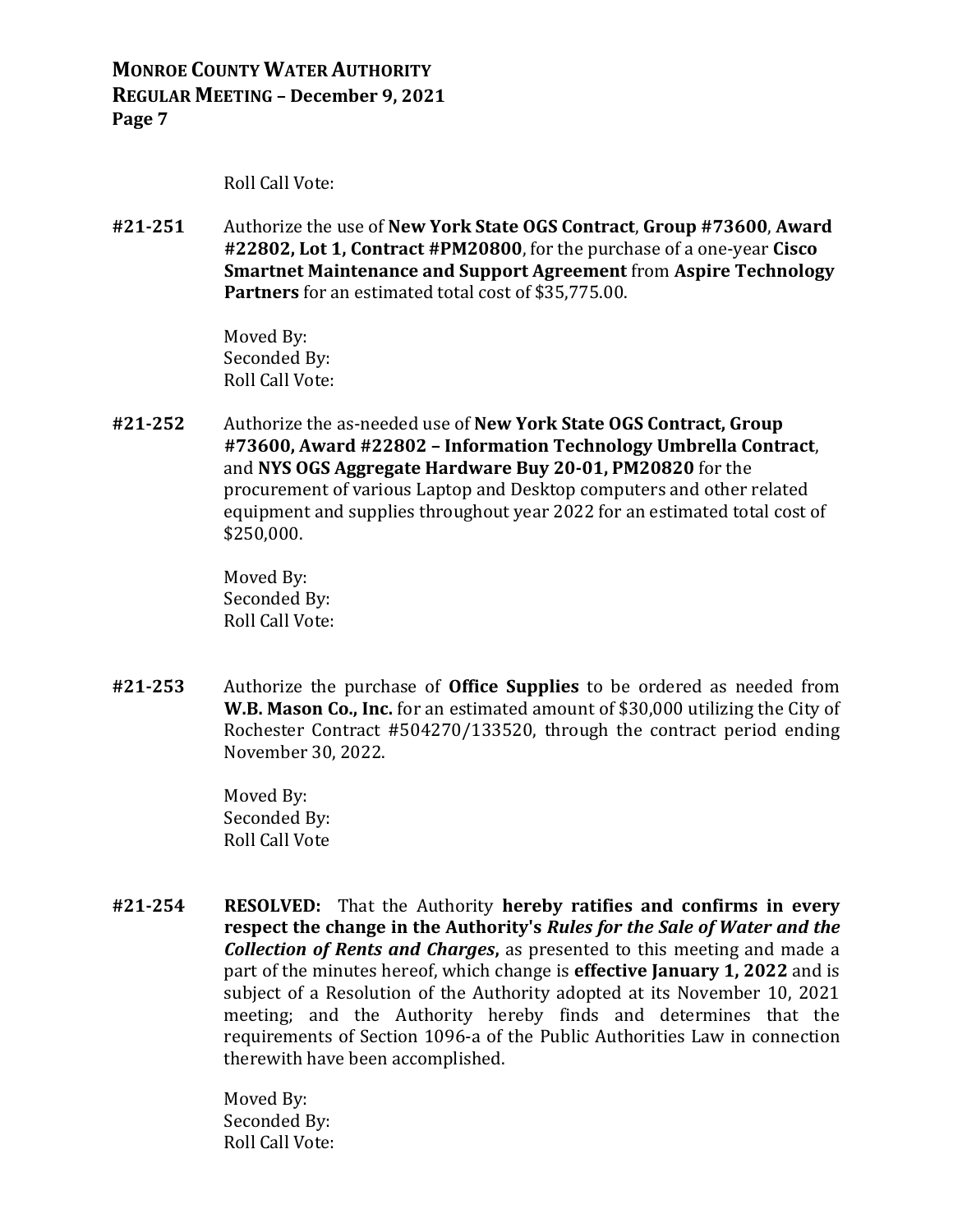**#21-255** Authorize the purchase of **Office Furniture**, to be ordered as needed, utilizing **New York State Contract Group #20915, Award #23109, Contract #PC68432**, from **Intivity**, for an estimated total cost of \$20,000 through the contract period ending December 1, 2023.

> Moved By: Seconded By: Roll Call Vote:

**#21-256** Authorize the Executive Director to enter into an Agreement with **LYNSTAAR ENGINEERING, P.C.** to provide **Security Consulting Services** on behalf of the Monroe County Water Authority. The scope of work will include evaluating the Authority's current security system including video, access control, perimeter and intrusion control and making recommendation for any improvements. The estimated cost for these services is \$150,000,

> Moved By: Seconded By: Roll Call Vote:

### **AUDIT COMMITTEE REPORT**

**#21-257** Authorize the Executive Director to enter into an agreement for the **purchase of Excess Workers' Compensation Insurance** through **Midwest Employers Casualty Company,** as brokered through NCAComp, Inc. in accordance with the terms of such firm's written proposal, for the period of January 1, 2022 through December 31, 2023, in the estimated amount of \$99,842/year.

> Moved By: Seconded By: Roll Call Vote:

**#21-258 WHEREAS,** the Monroe County Water Authority did establish a Deferred Compensation Plan for employees, and

**WHEREAS,** the Deferred Compensation Selection Committee did accept and review proposals for the administration of the Deferred Compensation Plan for a five-year contract period as stipulated in Section 9003 of Subtitle II, Title 9 NYCRR, and

**WHEREAS,** the Deferred Compensation Selection Committee does recommend the award of such contract to **Empower Retirement** as Administrative Services Agency and Financial Organization pursuant to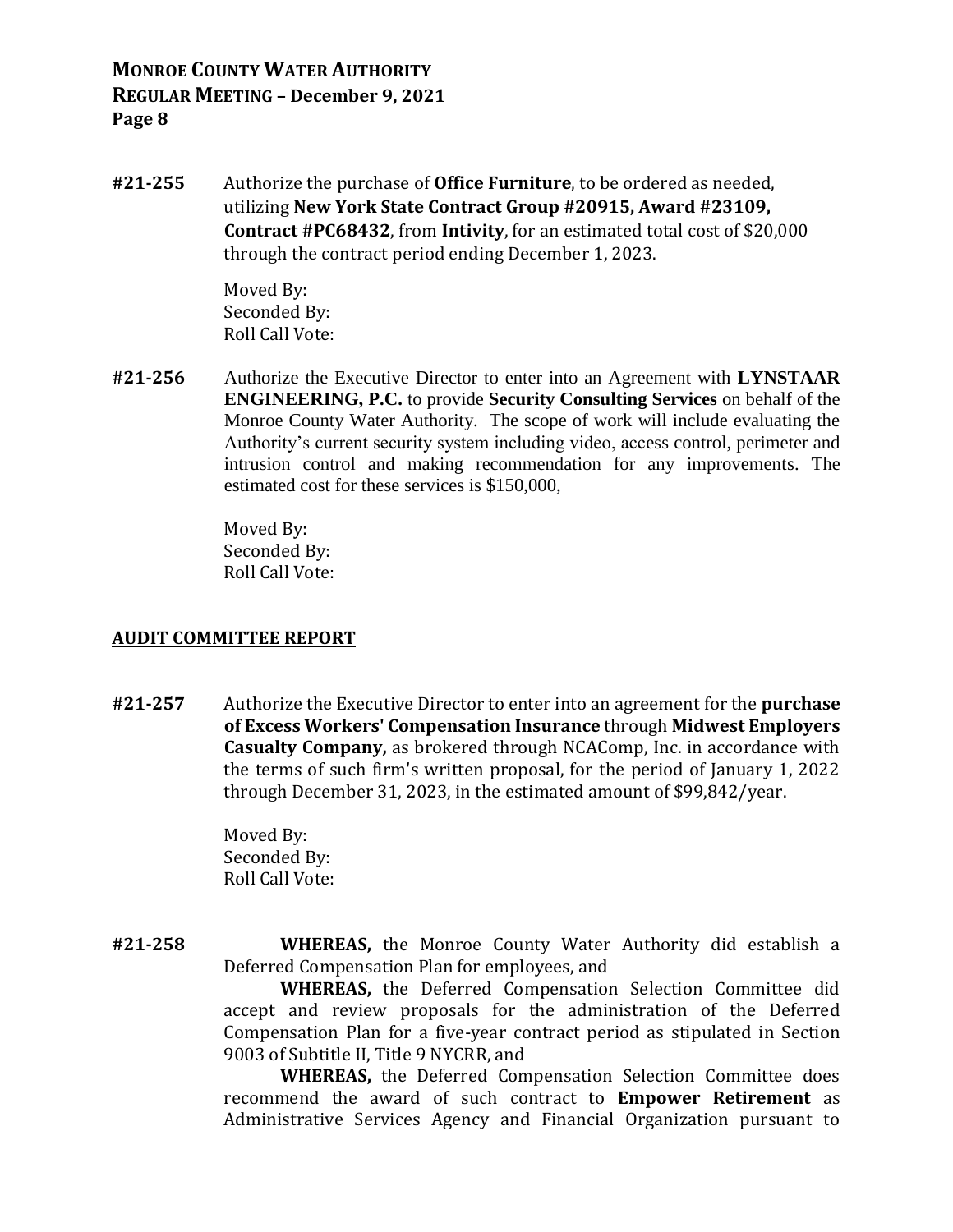section 9003 of Subtitle II, Title 9 NYCRR; at such compensation set forth in their proposal dated October 22, 2021, and

**WHEREAS,** the Deferred Compensation Selection Committee does recommend that Great West Trust Company, LLC act as trustee;

NOW, THEREFORE, BE IT

**RESOLVED,** that the Chairperson of the Monroe County Water Authority Deferred Compensation Plan hereby is directed to execute all necessary documents to contract with Empower Retirement and Great West Trust Company for administrative, financial, and trustee services for the Monroe County Water Authority Deferred Compensation Plan for the period January 1, 2022, or as soon thereafter as possible, through December 31, 2026.

Moved By: Seconded By: Roll Call Vote:

**#21-259** The Members of the Authority expressly make the following determination for all awards of Procurement Contracts made during this meeting: (i) the proposed awardee has been found to be responsible; (ii) the proposed awardee complied with the State Finance Law provisions regarding Permissible Contacts (as defined in the Authority's Procurement Disclosure Policy); (iii) the proposed awardee has (or will prior to the final award being effective) complied with the State Finance Law provisions that require disclosure of all information required to be in the Authority's Solicitation Materials (as such term is defined in the Authority's Procurement Disclosure Policy); and (iv) the procurement process did not involve conduct that is prohibited by the Public Officers Law, the Authority's Procurement Disclosure Policy, and the Authority's Code of Ethics and Conflict of Interest Policies.

> Moved By: Seconded By: Roll Call Vote:

# **GOVERNANCE COMMITTEE REPORT**

**#21-260** Upon recommendation of the Monroe County Water Authority's Governance Committee, the Board hereby re-adopts the **Internal Controls and Financial Accountability Policy,** as presented.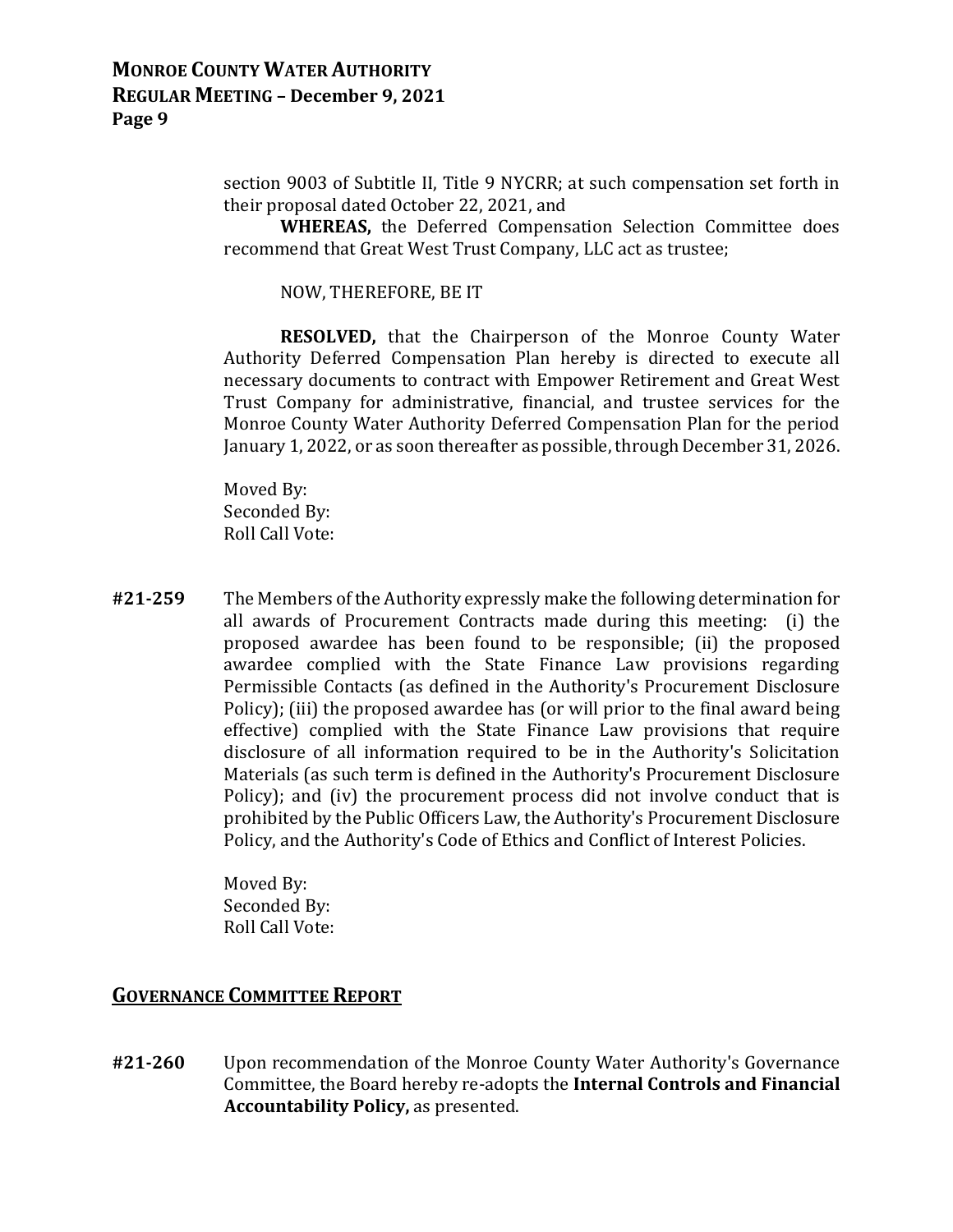Moved By: Seconded By: Roll Call Vote:

**#21-261** Upon recommendation of the Monroe County Water Authority's Governance Committee, the Board hereby re-adopts the **Policy for Tracking and Disposal of Fixed Assets,** as presented.

> Moved By: Seconded By: Roll Call Vote:

**#21-262** Upon recommendation of the Monroe County Water Authority's Governance Committee, the Board hereby approves the **Responsibilities of Members,** as revised and presented.

> Moved By: Seconded By: Roll Call Vote:

**#21-263** Upon recommendation of the Monroe County Water Authority's Governance Committee, the Board hereby re-adopts the **Professional Services Policy and Procedures,** as presented.

> Moved By: Seconded By: Roll Call Vote:

**#21-264** Approve **travel for selected Board Members and Staff to attend** AWWA National Convention and AWWA Conferences, NY Section – AWWA Meetings, GFOA Annual Conference, NYS-WA Meeting, NYS Department of State Educational Unit training programs, NPERLA, AMWA, and other **missionrelated training seminars, conferences, and meetings during 2022**. The Authority will pay for expenses in accordance with its Travel and Reimbursement Policy.